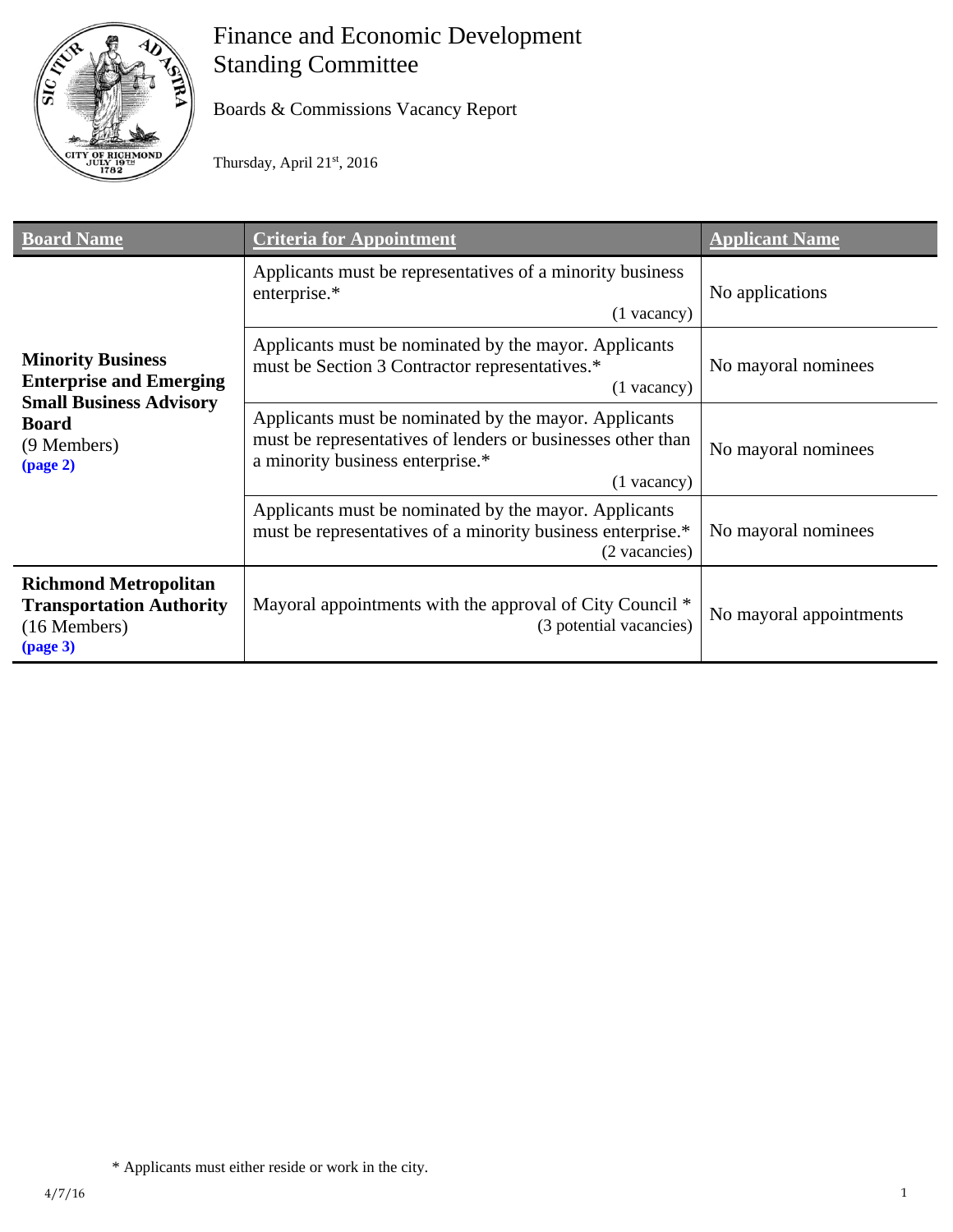## **Minority Business Enterprise and Emerging Small Business Advisory Board**

### **Vacancy Chart**

*as of*  September 11, 2016

The advisory board shall be composed of nine (9) members appointed by the Council. Of the nine members, five (5) shall be representatives of a minority business enterprise, two (2) shall be representatives of lenders or businesses other than a minority business enterprise, one (1) shall be a Section 3 contractor representative and one (1) shall be either an at-large resident of the city or a member of the Council.

The Council shall nominate:

- (1) three representatives of a minority business enterprise
- (2) one representative of lenders or businesses other than a MBE
- (3) one at-large resident of the city or a member of the Council

The Mayor shall nominate:

- (4) two members of a minority business enterprise
- (5) one representative of lenders or businesses other than a MBE
- (6) one Section 3 contractor

The Board may elect from its membership a chairman and other officers it deems necessary in accordance with its rules of procedure or bylaws.

| <b>Member</b>           | <b>Patron</b>             | <b>Expiration</b><br><b>Date</b> | <b>Eligible for</b><br>Reappoint. | <b>Interested in</b><br>Reappoint. | <b>Qualification</b>                                                                      |
|-------------------------|---------------------------|----------------------------------|-----------------------------------|------------------------------------|-------------------------------------------------------------------------------------------|
| <b>Stacy Burrs</b>      | All members of<br>Council | 03/18/2016                       | N <sub>0</sub>                    | Resigned                           | Representative of a<br>minority business<br>enterprise                                    |
| <b>Charles Crenshaw</b> | Mayor Jones               | 01/28/2016                       | N <sub>o</sub>                    |                                    | Section 3 contractor                                                                      |
| <b>Tracey Jeter</b>     | <b>Mayor Jones</b>        | 01/28/2016                       | No                                |                                    | Representative of a<br>minority business<br>enterprise                                    |
| Kenneth Ampy            | Mayor Jones               | 11/28/2014                       | <b>Yes</b>                        | Mayor's Office notified            | Representative of a<br>minority business<br>enterprise                                    |
| Penny McPherson         | Mayor Jones               | 11/28/2013                       | <b>Yes</b>                        | Mayor's Office notified            | Representative of a<br>lender or business<br>other than a minority<br>business enterprise |

*(Assigned to the Finance & Economic Development Standing Committee)* 

#### **Contact:**

Office of Minority Business Development 646-5947